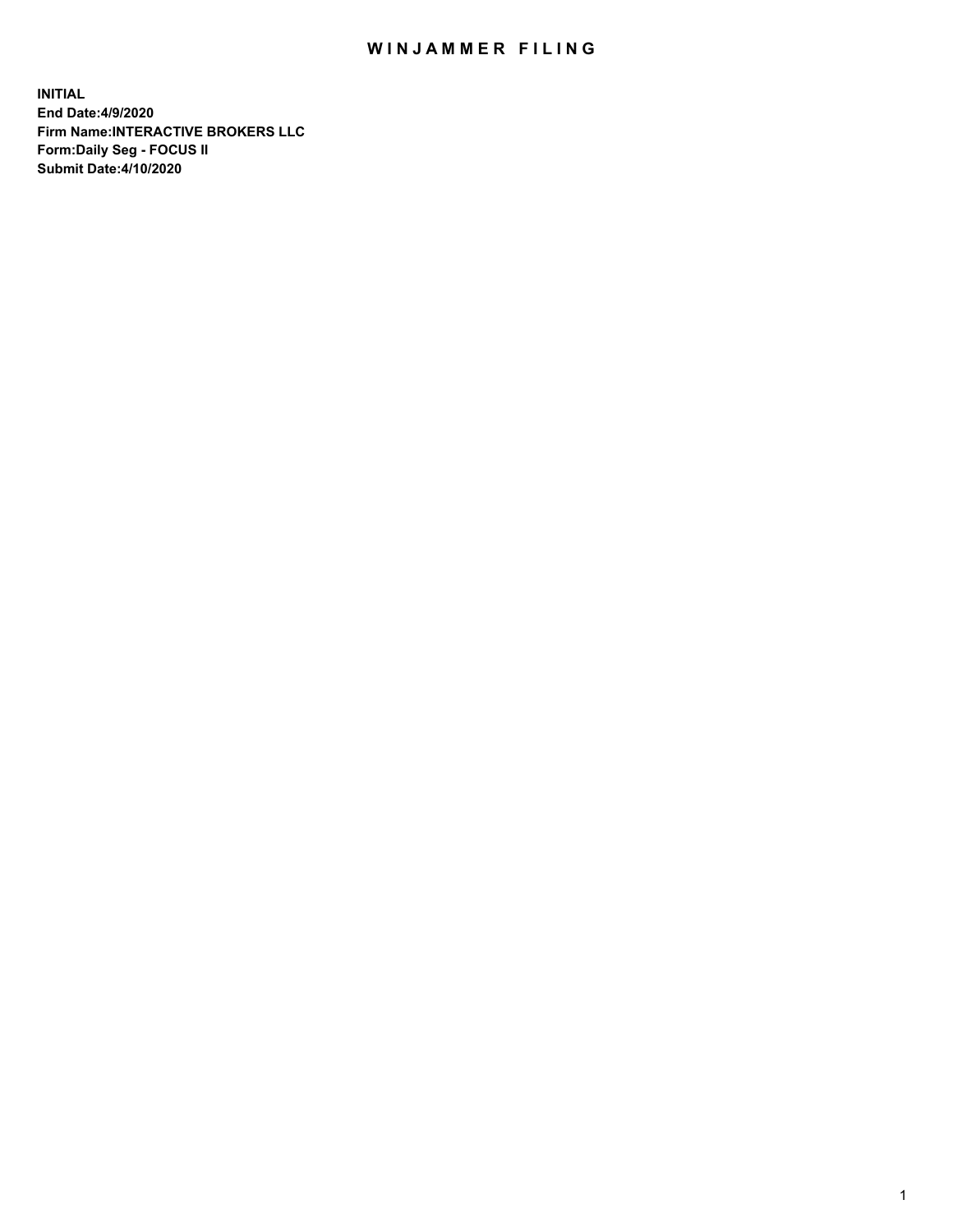**INITIAL End Date:4/9/2020 Firm Name:INTERACTIVE BROKERS LLC Form:Daily Seg - FOCUS II Submit Date:4/10/2020 Daily Segregation - Cover Page**

| Name of Company                                                                                                                                                                                                                                                                                                                | <b>INTERACTIVE BROKERS LLC</b>                                                                 |
|--------------------------------------------------------------------------------------------------------------------------------------------------------------------------------------------------------------------------------------------------------------------------------------------------------------------------------|------------------------------------------------------------------------------------------------|
| <b>Contact Name</b>                                                                                                                                                                                                                                                                                                            | <b>James Menicucci</b>                                                                         |
| <b>Contact Phone Number</b>                                                                                                                                                                                                                                                                                                    | 203-618-8085                                                                                   |
| <b>Contact Email Address</b>                                                                                                                                                                                                                                                                                                   | jmenicucci@interactivebrokers.c<br>om                                                          |
| FCM's Customer Segregated Funds Residual Interest Target (choose one):<br>a. Minimum dollar amount: ; or<br>b. Minimum percentage of customer segregated funds required:% ; or<br>c. Dollar amount range between: and; or<br>d. Percentage range of customer segregated funds required between:% and%.                         | $\overline{\mathbf{0}}$<br>$\overline{\mathbf{0}}$<br>155,000,000 245,000,000<br>00            |
| FCM's Customer Secured Amount Funds Residual Interest Target (choose one):<br>a. Minimum dollar amount: ; or<br>b. Minimum percentage of customer secured funds required:%; or<br>c. Dollar amount range between: and; or<br>d. Percentage range of customer secured funds required between:% and%.                            | $\overline{\mathbf{0}}$<br>$\overline{\mathbf{0}}$<br>80,000,000 120,000,000<br>0 <sub>0</sub> |
| FCM's Cleared Swaps Customer Collateral Residual Interest Target (choose one):<br>a. Minimum dollar amount: ; or<br>b. Minimum percentage of cleared swaps customer collateral required:% ; or<br>c. Dollar amount range between: and; or<br>d. Percentage range of cleared swaps customer collateral required between:% and%. | $\overline{\mathbf{0}}$<br><u>0</u><br>0 <sub>0</sub><br>00                                    |

Attach supporting documents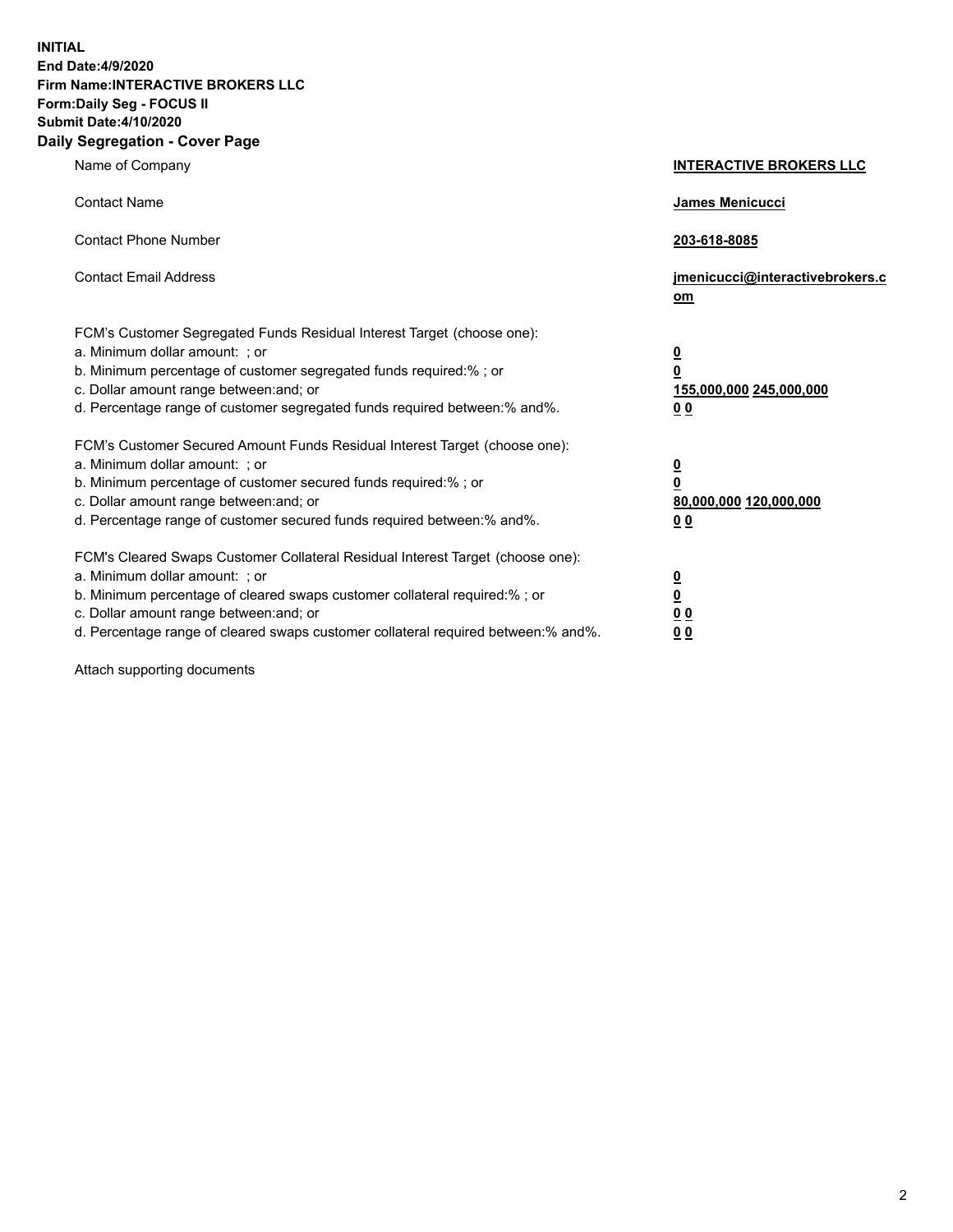## **INITIAL End Date:4/9/2020 Firm Name:INTERACTIVE BROKERS LLC Form:Daily Seg - FOCUS II Submit Date:4/10/2020 Daily Segregation - Secured Amounts**

|     | Dany Ocgregation - Occarea Anioants                                                                        |                                    |
|-----|------------------------------------------------------------------------------------------------------------|------------------------------------|
|     | Foreign Futures and Foreign Options Secured Amounts                                                        |                                    |
|     | Amount required to be set aside pursuant to law, rule or regulation of a foreign                           | $0$ [7305]                         |
|     | government or a rule of a self-regulatory organization authorized thereunder                               |                                    |
| 1.  | Net ledger balance - Foreign Futures and Foreign Option Trading - All Customers                            |                                    |
|     | A. Cash                                                                                                    | 569,114,465 [7315]                 |
|     | B. Securities (at market)                                                                                  | $0$ [7317]                         |
| 2.  | Net unrealized profit (loss) in open futures contracts traded on a foreign board of trade                  | $-2,982,648$ [7325]                |
| 3.  | Exchange traded options                                                                                    |                                    |
|     | a. Market value of open option contracts purchased on a foreign board of trade                             | 68,864 [7335]                      |
|     | b. Market value of open contracts granted (sold) on a foreign board of trade                               | -197,187 <sup>[7337]</sup>         |
| 4.  | Net equity (deficit) (add lines 1. 2. and 3.)                                                              | 566,003,494 [7345]                 |
| 5.  | Account liquidating to a deficit and account with a debit balances - gross amount                          | 2,922 [7351]                       |
|     | Less: amount offset by customer owned securities                                                           | 0 [7352] 2,922 [7354]              |
| 6.  | Amount required to be set aside as the secured amount - Net Liquidating Equity                             | 566,006,416 [7355]                 |
|     | Method (add lines 4 and 5)                                                                                 |                                    |
| 7.  | Greater of amount required to be set aside pursuant to foreign jurisdiction (above) or line                | 566,006,416 [7360]                 |
|     | 6.                                                                                                         |                                    |
|     | FUNDS DEPOSITED IN SEPARATE REGULATION 30.7 ACCOUNTS                                                       |                                    |
| 1.  | Cash in banks                                                                                              |                                    |
|     | A. Banks located in the United States                                                                      | 208,902,271 [7500]                 |
|     | B. Other banks qualified under Regulation 30.7                                                             | 0 [7520] 208,902,271 [7530]        |
| 2.  | Securities                                                                                                 |                                    |
|     | A. In safekeeping with banks located in the United States                                                  | 379,768,200 [7540]                 |
|     | B. In safekeeping with other banks qualified under Regulation 30.7                                         | 0 [7560] 379,768,200 [7570]        |
| 3.  | Equities with registered futures commission merchants                                                      |                                    |
|     | A. Cash                                                                                                    | $0$ [7580]                         |
|     | <b>B.</b> Securities                                                                                       | $0$ [7590]                         |
|     | C. Unrealized gain (loss) on open futures contracts                                                        | $0$ [7600]                         |
|     | D. Value of long option contracts                                                                          | $0$ [7610]                         |
|     | E. Value of short option contracts                                                                         | 0 [7615] 0 [7620]                  |
| 4.  | Amounts held by clearing organizations of foreign boards of trade                                          |                                    |
|     | A. Cash                                                                                                    | $0$ [7640]                         |
|     | <b>B.</b> Securities                                                                                       | $0$ [7650]                         |
|     | C. Amount due to (from) clearing organization - daily variation                                            | $0$ [7660]                         |
|     | D. Value of long option contracts                                                                          | $0$ [7670]                         |
|     | E. Value of short option contracts                                                                         | 0 [7675] 0 [7680]                  |
| 5.  | Amounts held by members of foreign boards of trade                                                         |                                    |
|     | A. Cash                                                                                                    | 108,150,144 [7700]                 |
|     | <b>B.</b> Securities                                                                                       | $0$ [7710]                         |
|     | C. Unrealized gain (loss) on open futures contracts                                                        | -1,818,979 [7720]                  |
|     | D. Value of long option contracts                                                                          | 68,864 [7730]                      |
|     | E. Value of short option contracts                                                                         | -197,187 [7735] 106,202,842 [7740] |
| 6.  | Amounts with other depositories designated by a foreign board of trade                                     | 0 [7760]                           |
| 7.  | Segregated funds on hand                                                                                   | $0$ [7765]                         |
| 8.  | Total funds in separate section 30.7 accounts                                                              | 694,873,313 [7770]                 |
| 9.  | Excess (deficiency) Set Aside for Secured Amount (subtract line 7 Secured Statement<br>Page 1 from Line 8) | 128,866,897 [7380]                 |
| 10. | Management Target Amount for Excess funds in separate section 30.7 accounts                                | 80,000,000 [7780]                  |
| 11. | Excess (deficiency) funds in separate 30.7 accounts over (under) Management Target                         | 48,866,897 [7785]                  |
|     |                                                                                                            |                                    |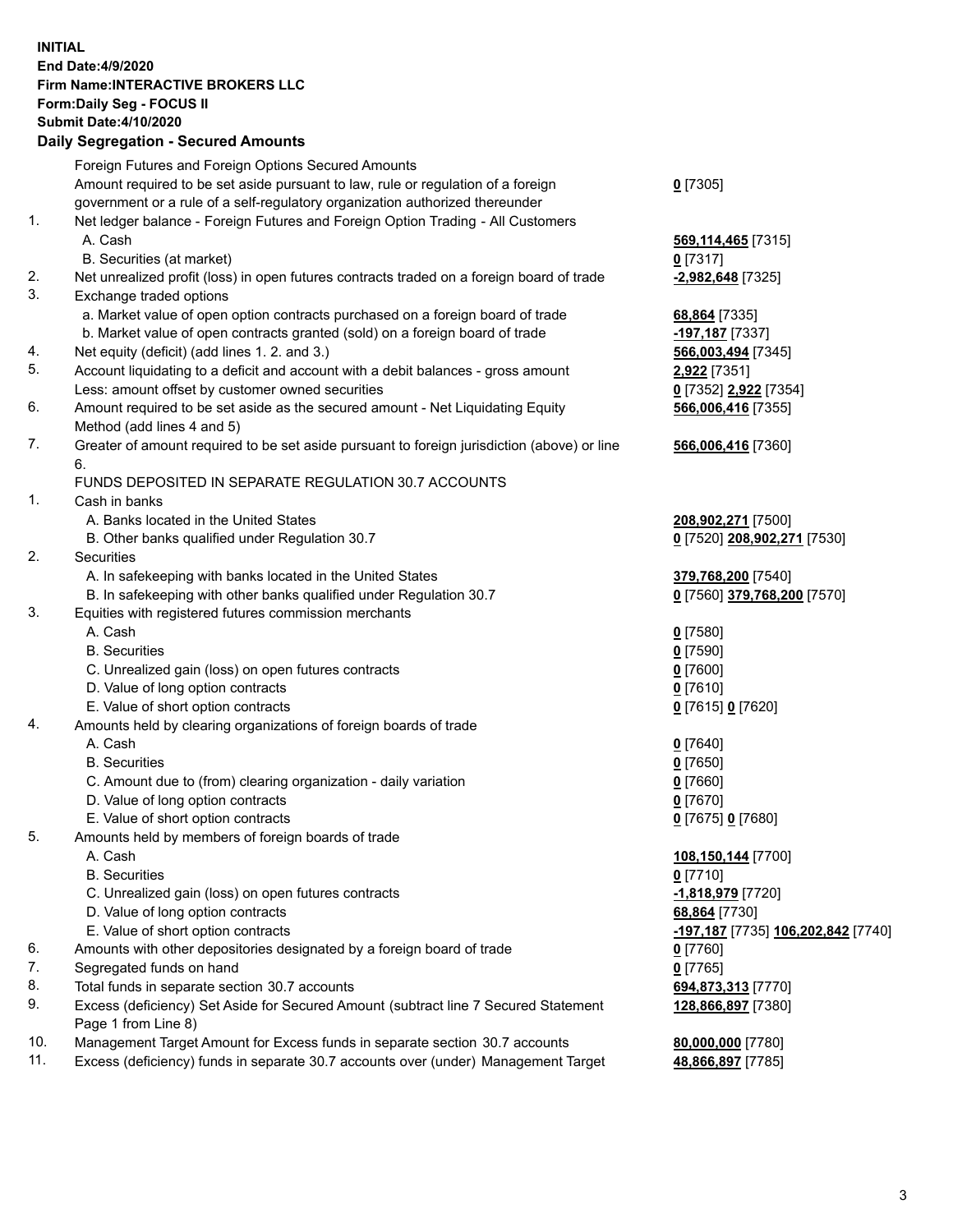**INITIAL End Date:4/9/2020 Firm Name:INTERACTIVE BROKERS LLC Form:Daily Seg - FOCUS II Submit Date:4/10/2020 Daily Segregation - Segregation Statement** SEGREGATION REQUIREMENTS(Section 4d(2) of the CEAct) 1. Net ledger balance A. Cash **6,284,155,932** [7010] B. Securities (at market) **0** [7020] 2. Net unrealized profit (loss) in open futures contracts traded on a contract market **-161,344,977** [7030] 3. Exchange traded options A. Add market value of open option contracts purchased on a contract market **409,784,283** [7032] B. Deduct market value of open option contracts granted (sold) on a contract market **-390,129,131** [7033] 4. Net equity (deficit) (add lines 1, 2 and 3) **6,142,466,107** [7040] 5. Accounts liquidating to a deficit and accounts with debit balances - gross amount **5,096,765** [7045] Less: amount offset by customer securities **0** [7047] **5,096,765** [7050] 6. Amount required to be segregated (add lines 4 and 5) **6,147,562,872** [7060] FUNDS IN SEGREGATED ACCOUNTS 7. Deposited in segregated funds bank accounts A. Cash **2,757,445,872** [7070] B. Securities representing investments of customers' funds (at market) **1,850,932,975** [7080] C. Securities held for particular customers or option customers in lieu of cash (at market) **0** [7090] 8. Margins on deposit with derivatives clearing organizations of contract markets A. Cash **466,335,163** [7100] B. Securities representing investments of customers' funds (at market) **1,244,707,533** [7110] C. Securities held for particular customers or option customers in lieu of cash (at market) **0** [7120] 9. Net settlement from (to) derivatives clearing organizations of contract markets **8,205,061** [7130] 10. Exchange traded options A. Value of open long option contracts **408,502,783** [7132] B. Value of open short option contracts **-388,907,615** [7133] 11. Net equities with other FCMs A. Net liquidating equity **0** [7140] B. Securities representing investments of customers' funds (at market) **0** [7160] C. Securities held for particular customers or option customers in lieu of cash (at market) **0** [7170] 12. Segregated funds on hand **0** [7150] 13. Total amount in segregation (add lines 7 through 12) **6,347,221,772** [7180] 14. Excess (deficiency) funds in segregation (subtract line 6 from line 13) **199,658,900** [7190] 15. Management Target Amount for Excess funds in segregation **155,000,000** [7194]

16. Excess (deficiency) funds in segregation over (under) Management Target Amount Excess

**44,658,900** [7198]